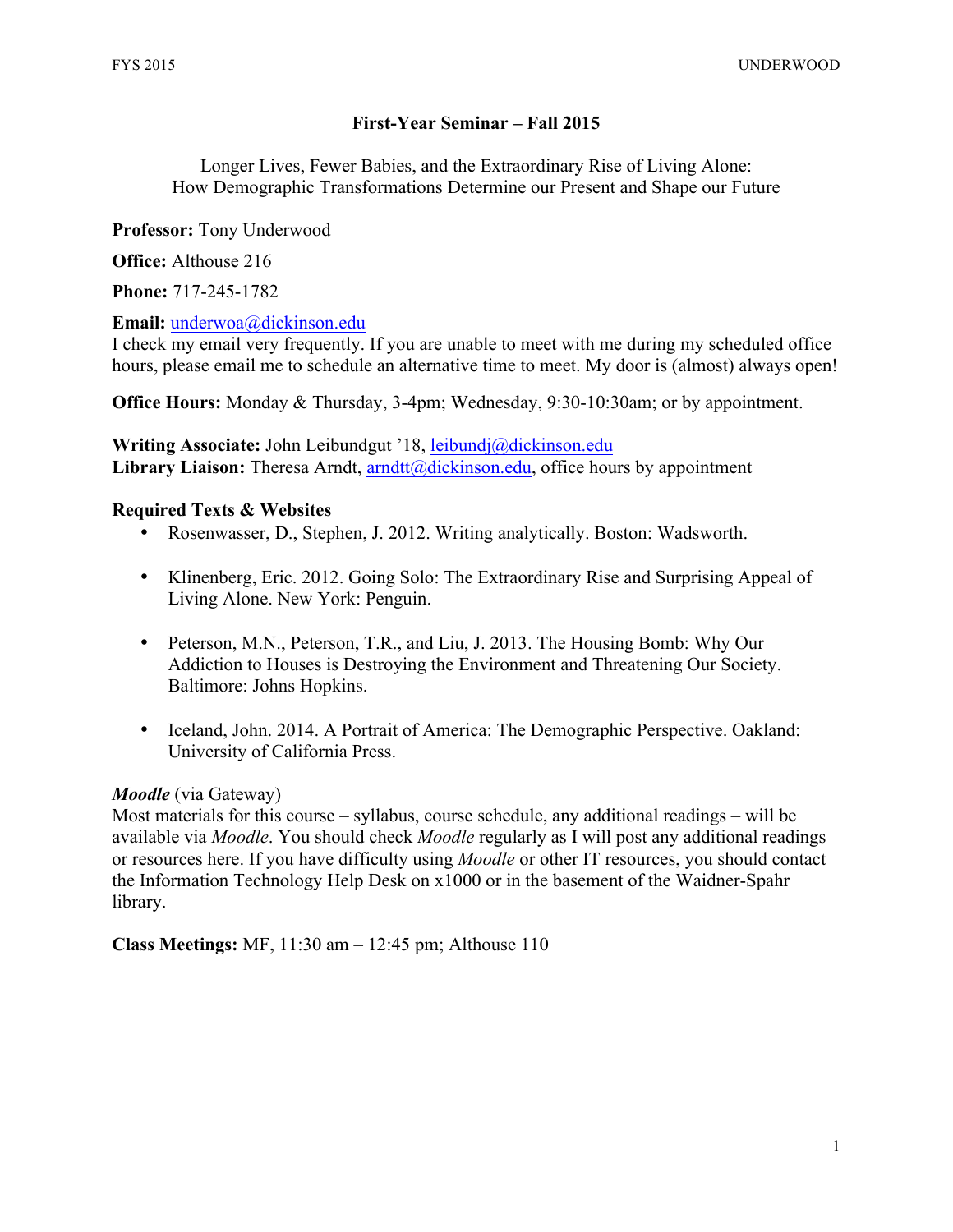## **Course Description and Learning Goals**

The First-Year Seminar (FYS) introduces students to Dickinson as a "community of inquiry" by developing habits of mind essential to liberal learning. Through the study of demographic change and its implications for economic, social, and environmental sustainability, students will:

- critically analyze information and ideas in the texts we discuss;
- examine issues from multiple perspectives;
- discuss, debate and defend ideas, including one's own views, with clarity and reason;
- learn to find, evaluate, and correctly incorporate outside sources so as to avoid plagiarism; and
- create clear academic writing.

This seminar's topic investigates how demographic transformations determine our present and shape our future through a lens of sustainable development. In 1950, four million American adults lived alone, accounting for 9 percent of all households. Today 33 million – roughly one in every seven adults – live alone, accounting for 28 percent of all U.S. households. One million people live alone in New York City, and in Manhattan, nearly half of all residences are oneperson dwellings. Average life expectancy at birth in the U.S. has increased from 62 years in 1935 to 79 years today to a projected 85 years in 2050. Longer life spans beget lower birthrates. As living standards improve and people become more confident that their children will survive into adulthood, succeeding generations reduce the number of children they have. As a result, the population grows more slowly – which is good news for the planet – but what does it mean for society? What does it mean for the future of the U.S. economy? These demographic transformations are dramas in slow motion. They unfold incrementally, almost imperceptibly, but have real consequences; some of them good, others maybe not. Through a variety of readings in demography, economics, environmental science, and sociology we will explore the demographic changes occurring in the United States and elsewhere and discuss their consequences. Why are so many adults living alone? Why are people having fewer babies? Why are adults waiting so long to get married, or not getting married at all? Meanwhile, 10,000 baby boomers are retiring every day. What does this mean for the economy? Is this putting unsustainable stress on the social safety net? Can we keep our commitments to the old without bankrupting the young? Furthermore, as we continue to live longer and have fewer babies we continue to build larger and larger homes. Does this make sense? What does this mean for the future of the environment and the planet?

## **What Is Required of You**

#### Readings/Preparation

You should complete all readings in advance of the class in which they will be discussed. You should also complete the tasks from the Course Schedule that are listed in the column labeled "What to prepare for class today." You will want to reference this column every day so that you know what is expected of you at each class.

In order for our meetings to be successful, it will be important for you to do the following:

1. **READ**. Come to class prepared to discuss the material.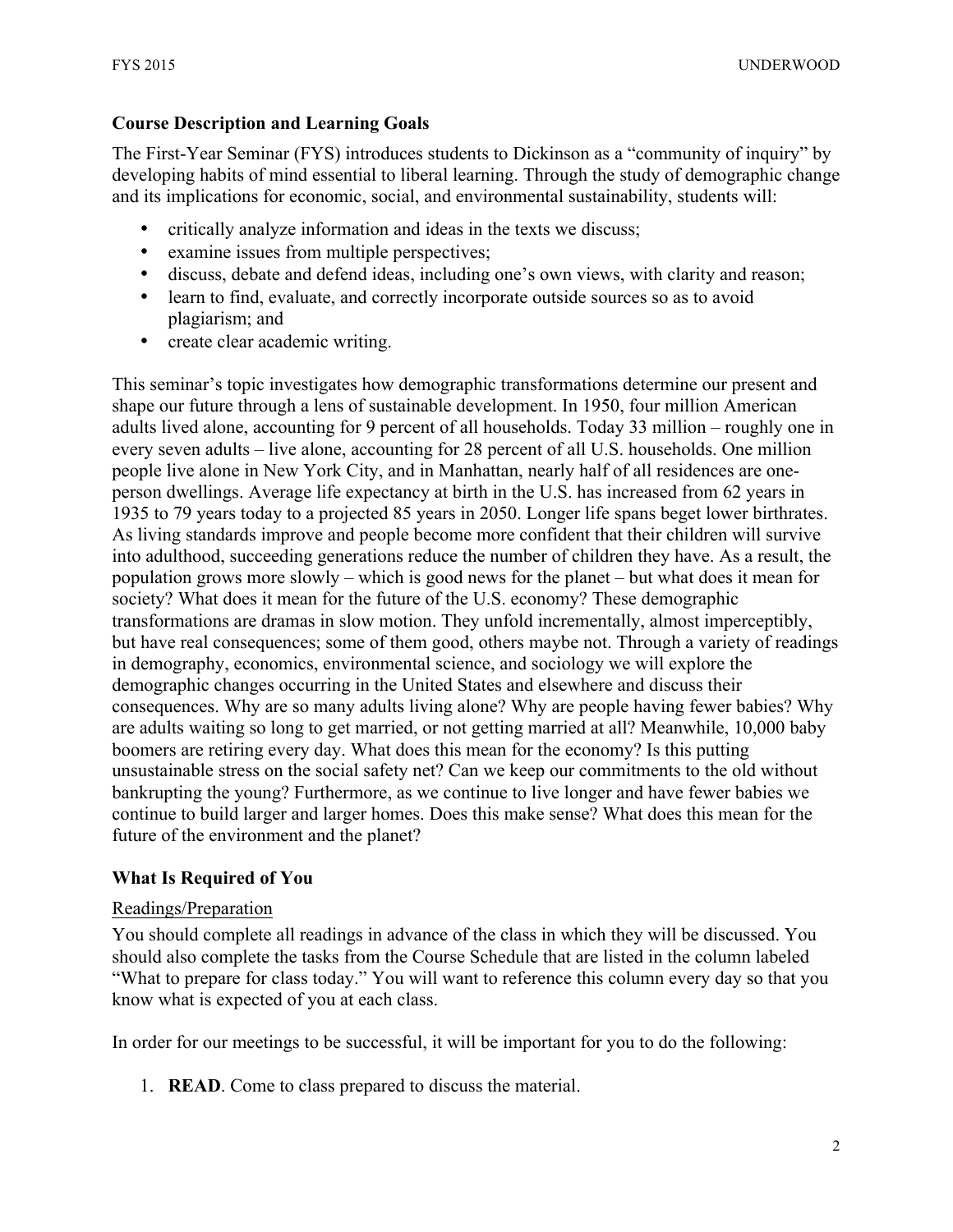- 2. **RISK**. Be open with your opinions and your questions. Listen to and encourage everyone's ideas so they can take risks too.
- 3. **RELAX**. Don't take criticism of your own ideas personally. Change your mind when the evidence shows that you should.
- 4. **RESPECT**. Act toward your peers as you would have them act towards you. Be civil. Be charitable.
- 5. **REASON**. Play the skeptic, but be critical of reasoning, ideas, and data not of people.
- 6. **RESTATE**. Try to paraphrase another's explanation in a way that makes sense. Focus on coming to the best possible answer.

### Journals

Frequently, I will ask you to complete some form of a writing task (be sure to check the column in the Course Schedule labeled "What to prepare for class today") in your journals. You are expected to bring your journal with you to every class. I will be collecting these throughout the semester for completion grades.

### Papers

Each paper will go through the invention, drafting, feedback, and revising process. The process of revision and the ultimate success of the paper depend upon a thoughtful first draft as well as a polished final draft. For each paper, you will have ample time for writing the first version and for revising after receiving feedback on the draft. All papers (first and final versions) must be wordprocessed and meet standard format practices: double-spaced; 12 point font, pages numbered in the lower right hand corner, title and name on first page, date of submission. Throughout the paper, the citations and documentation style should be consistent. You will be using APA style of citation (as this is the most common in the social sciences, including economics and sociology). Late papers will be penalized one full letter grade.

## The Writing Center

Writers of all levels and abilities need feedback in order to develop their ideas and grow as writers. In our course, we have a dedicated Writing Associate, John Leibundgut, who is able to provide this kind of feedback. However, for other courses, or if you would like additional help in this course, Dickinson's trained writing tutors can help you generate ideas, begin drafting, revise a rough draft, figure out your professor's preferred documentation style, understand and respond to professor feedback, edit your writing – among other things. You can walk in or call and make an appointment at (717) 245-1620 (or 245-1767 for foreign language writing). For more information about hours and procedures, visit the web:

http://www.dickinson.edu/academics/resources/writing-program/content/Writing-Center/

## Plagiarism and other forms of academic dishonesty will not be tolerated.

Consistent with Dickinson College's Student Code of Conduct, cheating of any kind may lead to disciplinary action, which often includes failing the course. Submission of someone else's written work or using sources without proper credit is unacceptable. Enrollment at Dickinson represents a commitment to abide by the College's principles of academic integrity. Please read Dickinson's plagiarism and academic integrity policy, available at: http://lis.dickinson.edu/library/documents/Academic\_Integrity\_Info.pdf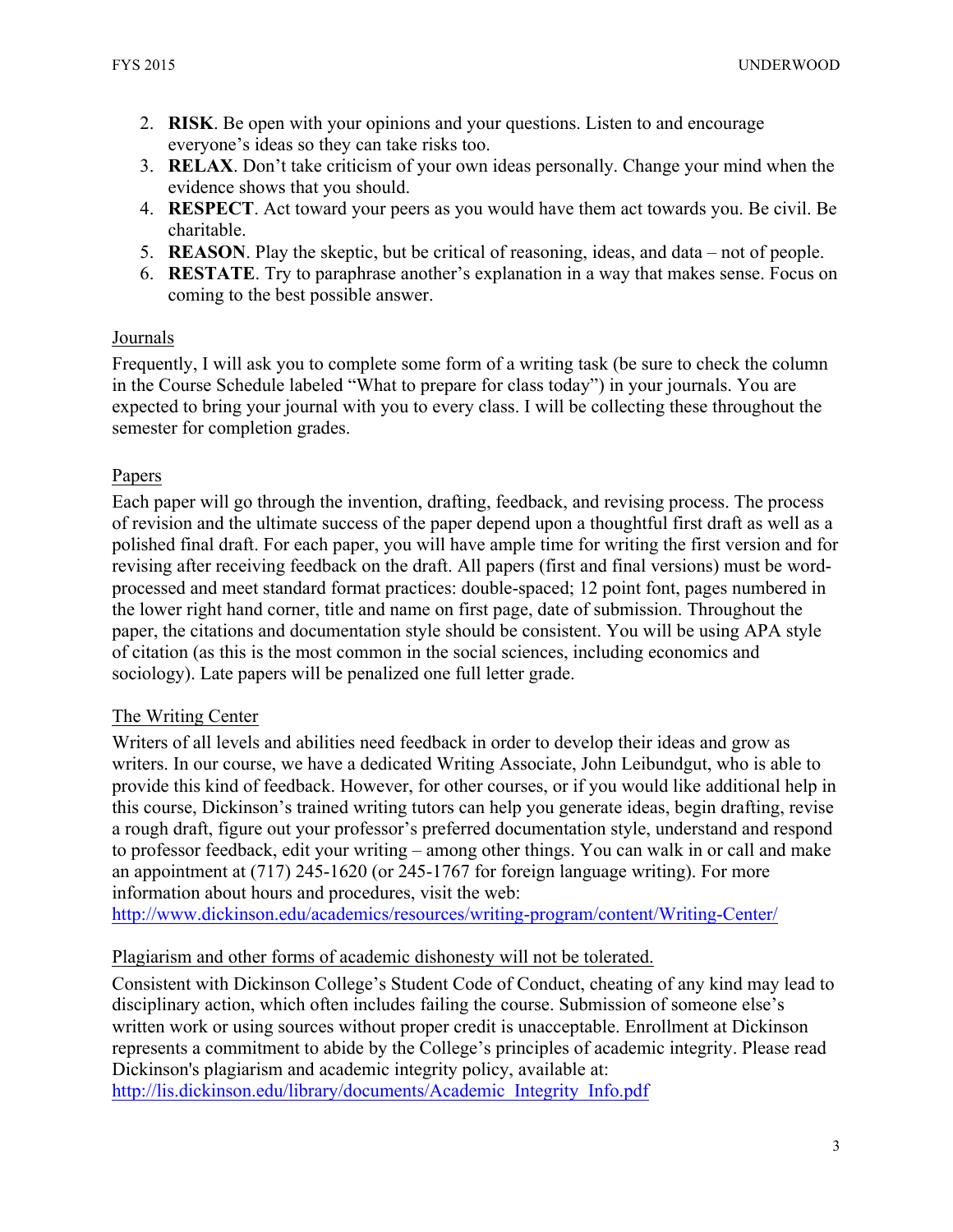All incoming Dickinson students are required to complete the Academic Integrity Tutorial posted on Moodle by **Monday, September 21, 2015 no later than 8 AM.** Students who do not complete this tutorial will not be able to request spring classes during the registration period in October.

Instructions:

- Log on to Moodle through Gateway.
- Select the course entitled "Academic Integrity Tutorial 2015."
	- Click on the link to the tutorial "Join the Conversation: Work Honestly and Use Information Responsibly."
	- Follow the instructions carefully.
- All questions must be completed to get credit for the tutorial.

Please direct any questions about the Academic Integrity tutorial to Christine Bombaro in the Library at bombaroc@dickinson.edu.

## **Evaluation Policies for Writing Assignments**

In general, I will evaluate your writing by considering how well you have achieved the following goals:

- 1. The author crafts an introduction that identifies a question, frames the question, and states a thesis.
- 2. The author organizes the writing, demonstrates a progression of ideas, and maintains a consistent focus or thread.
- 3. The author contextualizes the question and supports it with evidence.
- 4. The author sustains analytical inquiry throughout the assignment.
- 5. The author effectively incorporates relevant outside information.
- 6. The author engages the intended audience with a consistent, distinctive voice appropriate to the task.
- 7. The author adheres to appropriate standards for language use.
- 8. The author conforms to appropriate formats for citation of source material.

## Attendance

Regular attendance and conscientious preparation for class are assumed and expected. Preparation, attendance, and participation are crucial to this course and your success in it. Your participation grade will be calculated based on the following criteria:

- You come to class having done the day's reading.
- You prompt discussion and/or respond to your peers.
- You enter the conversation without dominating or silencing others.
- You offer more than just personal opinion or anecdote that is, you root your comments in the text we are discussing. (In other words, people who try to comment on things they have not read will lose points.)
- You attend peer review sessions with a complete rough draft.
- You work collaboratively with people to achieve learning goals when you are placed in a small group.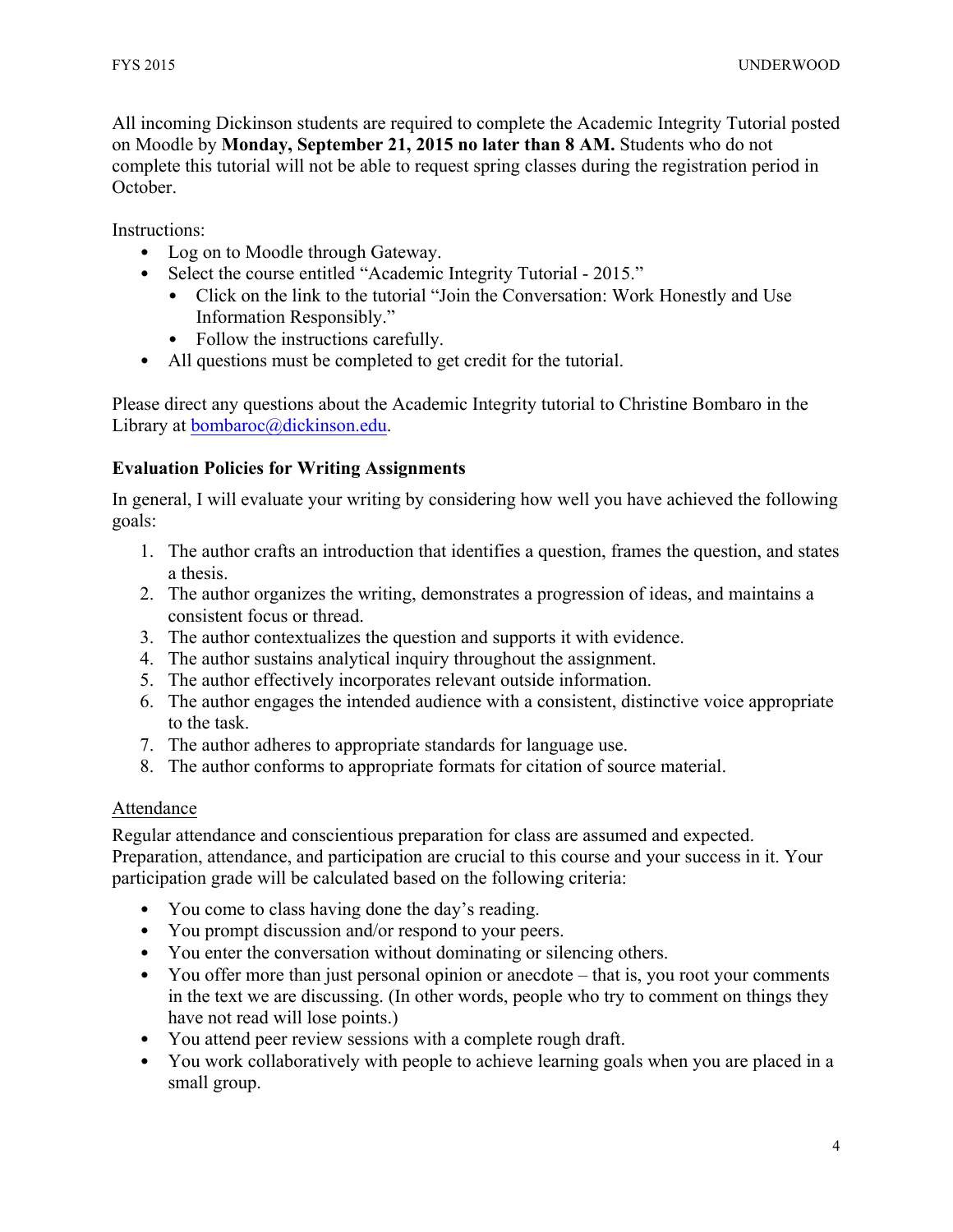• You are present and engaged in every class. Therefore, you take care of your needs before you come to class. You will lose all of your participation points if you make a regular habit of excusing yourself in the middle of class to take a phone call or to use the restroom.

### Classroom Environment

In the classroom, the goal is to develop and maintain an environment of mutual respect: respect for me, respect for your fellow classmates, and my respect for you. What this means is that I will do all I can to teach effectively and listen to your questions, comments, jokes, or complaints; and respond as best I can. While at the same time you listen while I am talking, avoid talking amongst yourselves, keep your cell phones away, and keep laptop usage to in-class topics. If we all abide by these policies we can learn a great deal, have enlightening discussions, and hopefully have a little fun along the way!

## **Final Course Grade**

Your final course grade will be calculated as follows:

| Attendance/participation/peer review    | 10%        |
|-----------------------------------------|------------|
| <b>Information Literacy Assignments</b> | $5\%$      |
| Journal                                 | <b>20%</b> |
| Essay 1: Personal Analysis              | 15%        |
| Essay 2: Comparative Analysis           | 20%        |
| Essay 3: Annotated Bibliography         | 10%        |
| Essay 4: Analytical Research Paper      | 20%        |

The grading scale will be as follows:

| $A^{\cdot}$ | $92.5 - 100\%$  |
|-------------|-----------------|
| $A -$       | $89.5 - 92.4\%$ |
| $B + \cdot$ | $86.5 - 89.4\%$ |
| $B^+$       | $82.5 - 86.4\%$ |
| $B-$        | $79.5 - 82.4\%$ |
| $C++$       | $76.5 - 79.4\%$ |
| $C_{1}$     | $72.5 - 76.4\%$ |
| $C-$        | $69.5 - 72.4\%$ |
| $D+$        | $66.5 - 69.5\%$ |
| $D$ :       | $62.5 - 66.4\%$ |
| $D-$ :      | $59.5 - 62.4\%$ |
| F:          | 59.4% or below  |
|             |                 |

## **Accommodations for Disabilities**

Dickinson College makes reasonable academic accommodations for students with documented disabilities, according to equal access laws. I am available to discuss the implementation of those accommodations. Students requesting accommodations must first register with Disability Services to verify their eligibility. After documentation review, Marni Jones, Director of Learning Skills and Disability Services, will provide eligible students with accommodation letters for their professors. Students must obtain a new letter every semester and meet with each